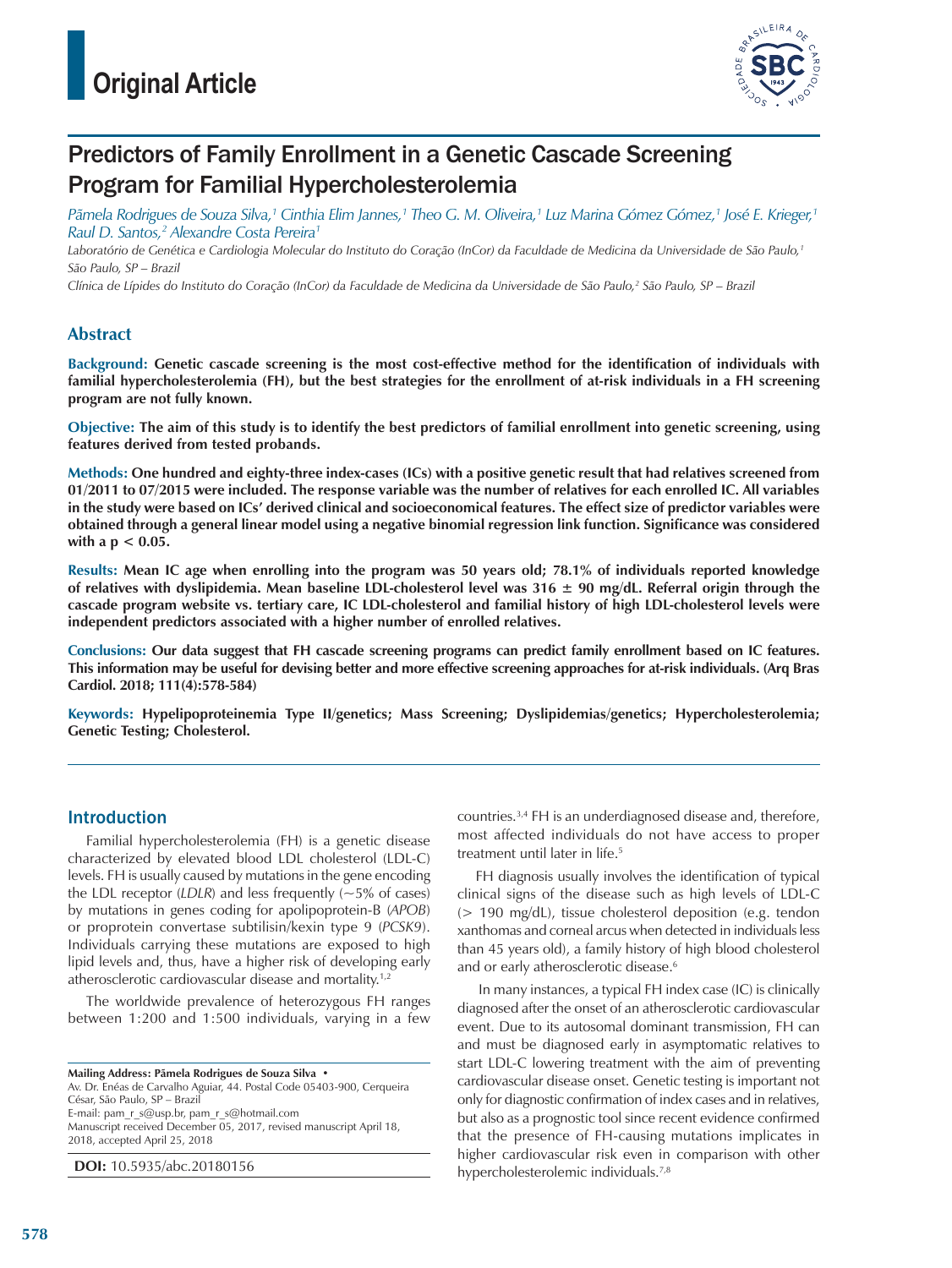Currently, cascade genetic screening is the most cost-effective method for FH diagnosis.<sup>9-12</sup> The screening begins with the clinical and genetic diagnosis of an IC, of which all first-degree relatives are screened for the same mutation. After the identification of all affected relatives, the cascade gives sequence to all 2<sup>nd</sup>-degree relatives, and then successively. Most importantly, the higher the number of screened relatives, the more cost-effective the cascade becomes.<sup>13,14</sup>

Interestingly, despite being recognized as the most costeffective strategy for population-wide FH identification, little is known about the best strategies for maximizing the enrollment of at-risk individuals in a cascade screening program. One can argue that this information is even more important than devising ways to identify index-cases to be tested from the overall population.. Therefore, the aim of this study is to identify the main predictors of family enrollment into cascade screening using the IC as a starting point.

### Methods

The Brazilian FH screening program (HipercolBrasil) is performed by the Laboratory of Genetics and Molecular Cardiology at the Heart Institute (InCor) of the University of São Paulo Medical School Hospital. This study was approved by the institutional ethics committee (CAPPesq 3757/12/013). All participants read and signed an informed consent form authorizing the study.

Participants included in our analysis were previously registered in the HipercolBrasil Program and were referred to the program by institutional physicians or by other collaborators. Individuals that spontaneously contacted the program by phone or website were also included. Once the inclusion criteria were met, participants were referred to molecular genetic testing.

### Study population and inclusion criteria

The inclusion criterion for program enrollment was the presence of a baseline LDL-C value  $\geq 210$  mg/dL. However, some individuals with LDL-C < 210 mg/dL were also enrolled when suggestive signs of FH were detected by the physicians. All genetic positive ICs (individuals in which a pathogenic or likely pathogenic mutations were identified) who authorized the screening of relatives from January 2011 to July 2015 were included in the present study.

Whole blood was collected after a physical exam was performed and a standardized questionnaire was applied by trained personnel from the HipercolBrasil team. In case of a positive genetic result, the IC was contacted and informed about the importance of the genetic results and the possibility of free family screening. After a comprehensive explanation of the disease risks and early diagnosis benefits, the IC was asked to provide information on all at-risk first-degree relatives. These were then contacted by phone and invited to join the cascade program by trained specialized health professionals. The screening in relatives is restricted to the same mutation found in the IC, despite the presence or not of FH clinical features. All relatives also signed the informed consent form and were submitted to the same standardized questionnaire application.

### Study variables

Possible predictor variables from ICs were obtained before the genetic test results were available**.** The standardized questionnaire consisted of socioeconomic, clinical and biochemical variables.

Information regarding employment status consisted of three categories: employed (working age, individual currently working); unemployed (working age, individual not currently working) and inactive (students, elderly and/or retired individuals and those with special needs unable to work). Educational level was defined as: illiterate, elementary education, high-school education, and college/university.

IC origin was defined according to whom or from where the patient was referred to the program. ICs could have been referred by physicians from the Lipid Clinic of the Heart Institute (the lipids referral center closely associated with the HipercolBrasil program); from partner centers located at other tertiary care institutions; from private physicians; by the patient itself through the program website (www. hipercolesterolemia.com.br); or by a primary health care unit. Enrollment criteria were the same for all ICs regardless of origin. The participation of other partner centers in the study was approved by the institutional ethics committee (CAAE 00594212.0.0000.0068/nº:1.213.994).

Required clinical information was: occurrence of atherosclerotic or familial history of early atherosclerotic cardiovascular disease and/or altered lipid levels; clinical stigmata such as corneal arcus, xanthelasmas or xanthomas. Biochemical exams were obtained from medical records or from previous exams brought by the patient. The following values were recorded: total cholesterol (TC), LDL-C, HDL-C, triglycerides (TG) and fasting glucose. The Dutch Lipid Clinic Network (DLNC) score and Simon Broome criteria were calculated using the available information at the baseline visit. Whenever possible, the baseline value of LDL-C was used. In case of a patient receiving lipid-lowering treatment with unavailable baseline LDL-C values, the current value was used to calculate the score. Those clinical scores were applied only with the intention of collecting and storing data and were not used as criteria for program enrollment.

### Genetic testing

IC samples were sequenced for six FH-related genes: *LDLR*, *APOB*, *PCSK9*, *LDLRAP1*, *LIPA* and *APOE*. Target regions were considered as coding exons plus 10bp of introns up and downstream and captured using a specially designed enrichment reagent. Templates were prepared on Ion One Touch System and sequenced in Ion Torrent PGM® platform, with 32 samples per run in a 316v2 Ion Chip. Bioinformatics analyses were performed in CLC Genomics Workbench 9.5 (QIAGEN) in a custom pipeline. Minimum quality requirements for variant call were: Base quality of Phred $Q \geq 20$ ; Target-region coverage  $\geq$  10x; Frequency of variant allele  $\geq$  20% and bidirectional presence of variant allele.

After filtering for a MAF  $\leq$  0.002 with control populations (NHLBI-ESP6500, AbraOM, ExAC and 1000Genomes), all potential mutations were consulted for previous description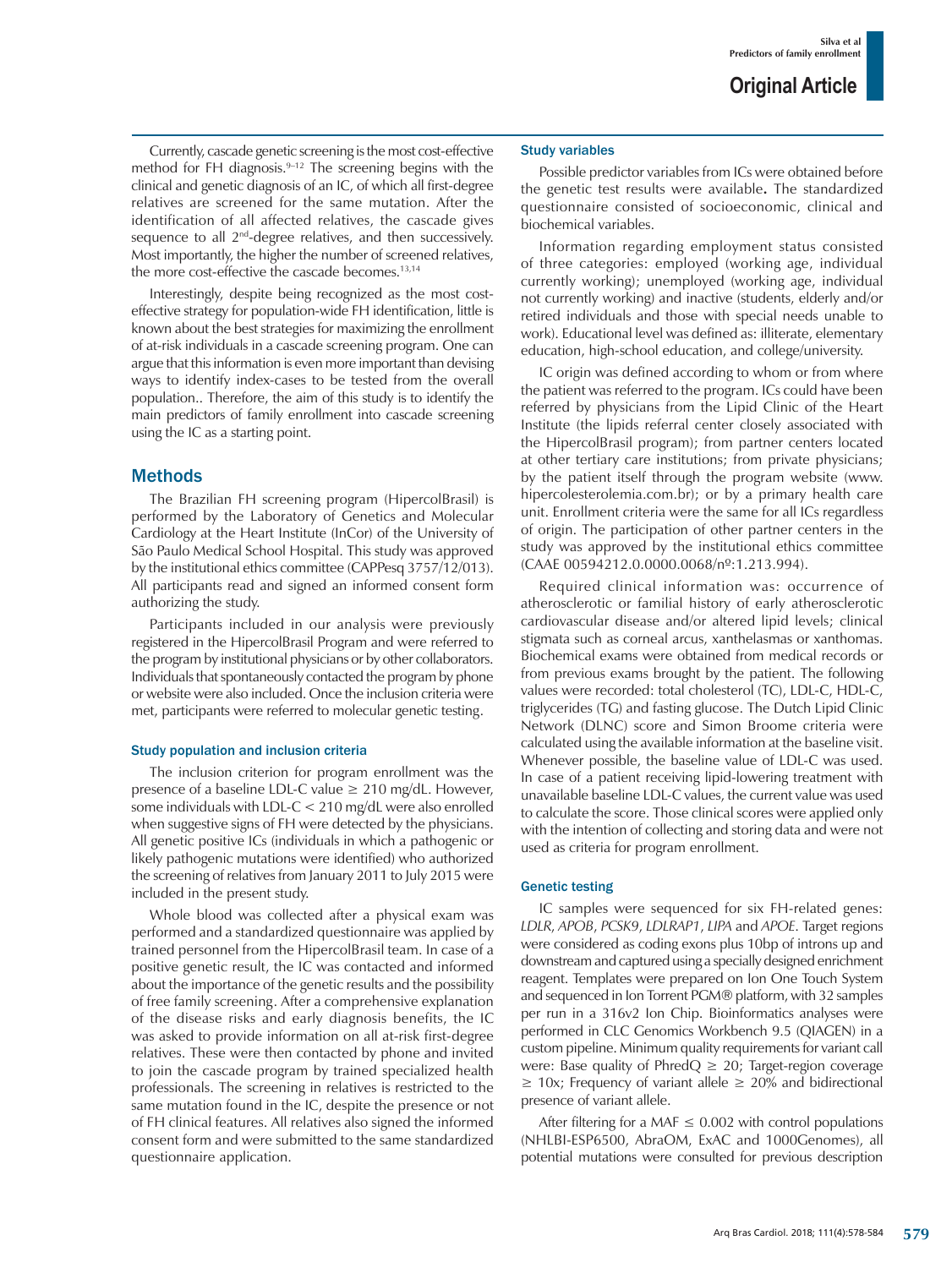## **Original Article**

in ClinVar, Human Genome Mutation Database (HGMD), British Heart Foundation and Jojo Genetics databases. Functional impact prediction was performed with SIFT, PROVEAN and PolyPhen-2 and mutations without a previous description should be indicated as damaging in at least two algorithms to be considered as potentially pathogenic. Individuals with negative results were also screened for large insertions and deletions via MLPA (MRC-Holland). Point mutations found in ICs were screened in relatives through Sanger sequencing, and large insertions/deletions via MLPA.

### Statistical analysis

The response variable of this study consisted in the number of family members enrolled in the program by each family, starting from a positive IC. The response variable consists of count data, which would suggest the application of a Poisson model. However, as the dependent variable variance was higher than the mean value, the most adequate model in this situation was the negative binomial model, due to data overdispersion (Figure 1). Predictive variables were based on the IC's clinical and socioeconomic characteristics. We initially performed a distribution analysis on the response variable and the model that appropriately fit this variable was one using a negative binomial distribution. Thus, the estimate for predictor variables for the number of enrolled relatives was derived through a general linear model using a negative binomial regression link function. The following variables were included in the initial model: age, family history of high cholesterol levels, DLNC score, Simon Broome Score, baseline lipid-lowering treatment, employment situation, baseline LDL-C or highest level during treatment, educational level and origin. The mean and standard deviation were calculated for continuous variables. Significance was considered at a p < 0.05. Statistical analyses were performed with SPSS v19.0 (IBM) and R software (Package gamlss, version 3.3.1).

## **Results**

A total of 183 ICs were analyzed, of which 2316 relatives were contacted and 1605 agreed to enroll in the program (overall enrollment rate of 69.3%). Eighty-seven families were excluded from the study after model adjustment for multiple regression analysis. These were related to 87 ICs that had missing data in at least one of the variables included in the final model. Clinical characteristics of the ICs are shown in Table 1.

Regarding the educational level, 30.6% of ICs had college, 25.1% high-school, 22.4% elementary education and 4.9% were illiterate. The greatest percentage of ICs is currently employed (41.0%). Most of ICs were referred by local physicians (81.4%), followed by 7.7% of patients that reached the program via the website. The other 5% were referred from partner centers located at other tertiary care institutions and 3.3% from private physicians.

Table 2 shows the univariate negative binomial regression calculated for all the variables in the study. Only family history of altered lipid levels and referral of patients via the website were significantly associated with the number of relatives brought into the program.

### **Table 1 – Clinical characteristics of Index cases**

| <b>Variables</b>                                           | n   |               |
|------------------------------------------------------------|-----|---------------|
| Age (Mean $\pm$ SD)                                        | 183 | $47 \pm 18$   |
| Male sex (%)                                               | 84  | 45.9          |
| Tendon xanthomas (%)                                       | 26  | 14.2          |
| Corneal Arcus (%)                                          | 49  | 26.8          |
| Early coronary disease (%)*                                | 54  | 29.5          |
| Family history of early coronary disease (%) <sup>t</sup>  | 72  | 39.3          |
| Family history of increased LDL-C levels(%) <sup>‡</sup>   | 98  | 53.6          |
| Current pharmacological treatment (%) <sup>§</sup>         | 145 | 79.2          |
| DLCN Score (%)                                             |     |               |
| Definitive                                                 | 74  | 40.4          |
| Probable                                                   | 48  | 26.2          |
| Possible                                                   | 33  | 18.0          |
| Simon Broome (%)                                           |     |               |
| Definitive                                                 | 29  | 15.8          |
| Probable                                                   | 124 | 67.8          |
| Baseline $TC''$ mg/dL (Mean $\pm$ SD)                      | 104 | $405 \pm 112$ |
| TC mg/dL (Mean±SD) highest level during treatment          | 64  | $305 \pm 124$ |
| Baseline LDL-C mg/dL (Mean $\pm$ SD)                       | 104 | $326 \pm 111$ |
| LDL-C mg/dL (Mean $\pm$ SD) highest level during treatment | 64  | $238 \pm 122$ |
| Baseline HDL-C mg/dL (Mean $\pm$ SD)                       | 102 | $47 \pm 15$   |
| HDL-C mg/dL (Mean±SD) highest level during treatment       | 64  | $43 \pm 10$   |
| Baseline TG <sup>1</sup> mg/dL (Mean $\pm$ SD)             | 99  | $144 \pm 63$  |
| TG mg/dL (Mean $\pm$ SD) highest level during treatment    | 32  | $132 + 77$    |

*\*Coronary disease in men aged < 55 years or women aged < 60 years. † Family history of coronary disease (e.g.. heart attack) in first or second degree relatives (men aged < 55 years and women < 60 years).‡ First or second degree relatives with TC > 260 mg/dl or LDL > 160 mg/dL in children (> 16 years old) or TC > 290 mg/dL or LDL > 190 mg/dL in adults (pre-treatment levels or the highest level during treatment).§ Current use of lipid-lowering drugs (e.g. statins). //TC: total cholesterol; TG: triglycerides. SD:standard deviation; DLCN: Dutch Lipid Clinic Network; HDL-C: high-density lipoprotein cholesterol; LDL-C: Low-density lipoprotein cholesterol.*

Results after model adjustment are outlined in Table 3. Family history of high LDL-C levels was an independent predictor associated with a higher number of enrolled relatives, with an increasing estimate of 1.76-fold when comparing ICs with and without family history of dyslipidemia. IC baseline LDL-Cvalues were also associated with a higher number of enrolled relatives.

The IC referral origin also significantly influenced the number of relatives in the program. When comparing the origin of ICs, for those enrolled via website the expected number of relatives decreased by 0.42-fold when compared to ICs referred from inside a referral center.

## **Discussion**

The present study is, to the best of our knowledge, the first to assess the predictors that might influence enrollment of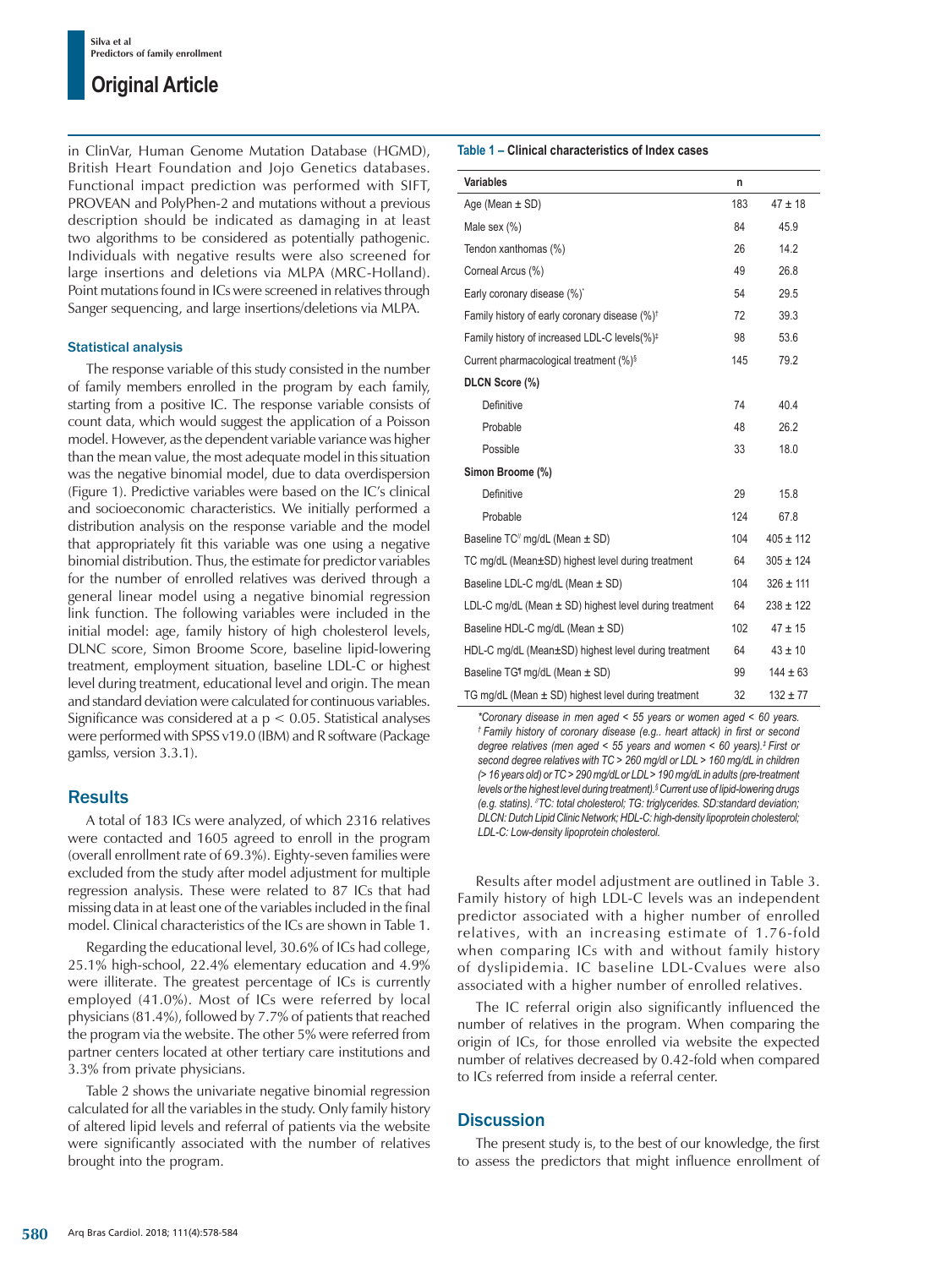## **Original Article**



**Figure 1 –** *QQ Plot for the general linear model using a negative binomial distribution.*

| Predictors                               | <b>Estimate</b> | Std. Error | p value <sup>*</sup> |
|------------------------------------------|-----------------|------------|----------------------|
| Age (years)                              | 0.005           | 0.003      | 0.141                |
| Early coronary disease <sup>t</sup>      | $-0.024$        | 0.143      | 0.867                |
| DLCN <sup>#</sup> Score (Probable)       | 0.117           | 0.415      | 0.777                |
| <b>DLCN Score (Possible)</b>             | $-0.158$        | 0.600      | 0.792                |
| Family history of early coronary disease | 0.136           | 0.171      | 0.425                |
| Family history of increased LDL-C levels | 0.395           | 0.201      | 0.048                |
| Educational level (Elementary)           | 0.460           | 0.326      | 0.159                |
| Educational level (High School)          | 0.355           | 0.324      | 0.273                |
| Educational level (College)              | 0.219           | 0.320      | 0.494                |
| <b>Employment Situation (Unemployed)</b> | $-0.175$        | 0.247      | 0.479                |
| <b>Employment Situation (Inactive)</b>   | $-0.204$        | 0.150      | 0.174                |
| Origin <sup>§</sup> (Rio de Janeiro)     | $-0.751$        | 0.400      | 0.060                |
| Origin (website <sup>//</sup> )          | $-0.745$        | 0.245      | 0.002                |
| Current pharmacological treatment        | 0.179           | 0.190      | 0.346                |
| LDL-C                                    | 0.001           | 0.000      | 0.112                |

#### **Table 2 – Parameters associated with relatives' inclusion in the cascade screening according to univariate negative binomial regression analysis**

'p value < 0.05. †Coronary disease in men aged < 55 years or women aged < 60 years. ‡DLCN: Dutch Lipid Clinic Network. § IC origin was defined according to whom *or from where the patient was referred to the program. //Website: by the patient itself via the program website. LDL-C: Low-density lipoprotein cholesterol.*

relatives in a genetic FH cascade screening program, considering clinical, demographic and socioeconomic features of ICs as the main source. Currently, for every IC with a pathogenic variant identified by molecular genetic testing, around 69.3% of eligible relatives are enrolled in our cascade screening program. For each positive IC we identified 1.8 affected relatives.<sup>13</sup>

Based on ICs' characteristics, the factor that most influences the inclusion of relatives in the program is a reported family history of dyslipidemia. High levels of LDL-C in ICs also contributed to the enrollment of relatives in the cohort, suggesting that some measure of the IC dyslipidemia severity also modulates the relatives' willingness to enroll in disease screening.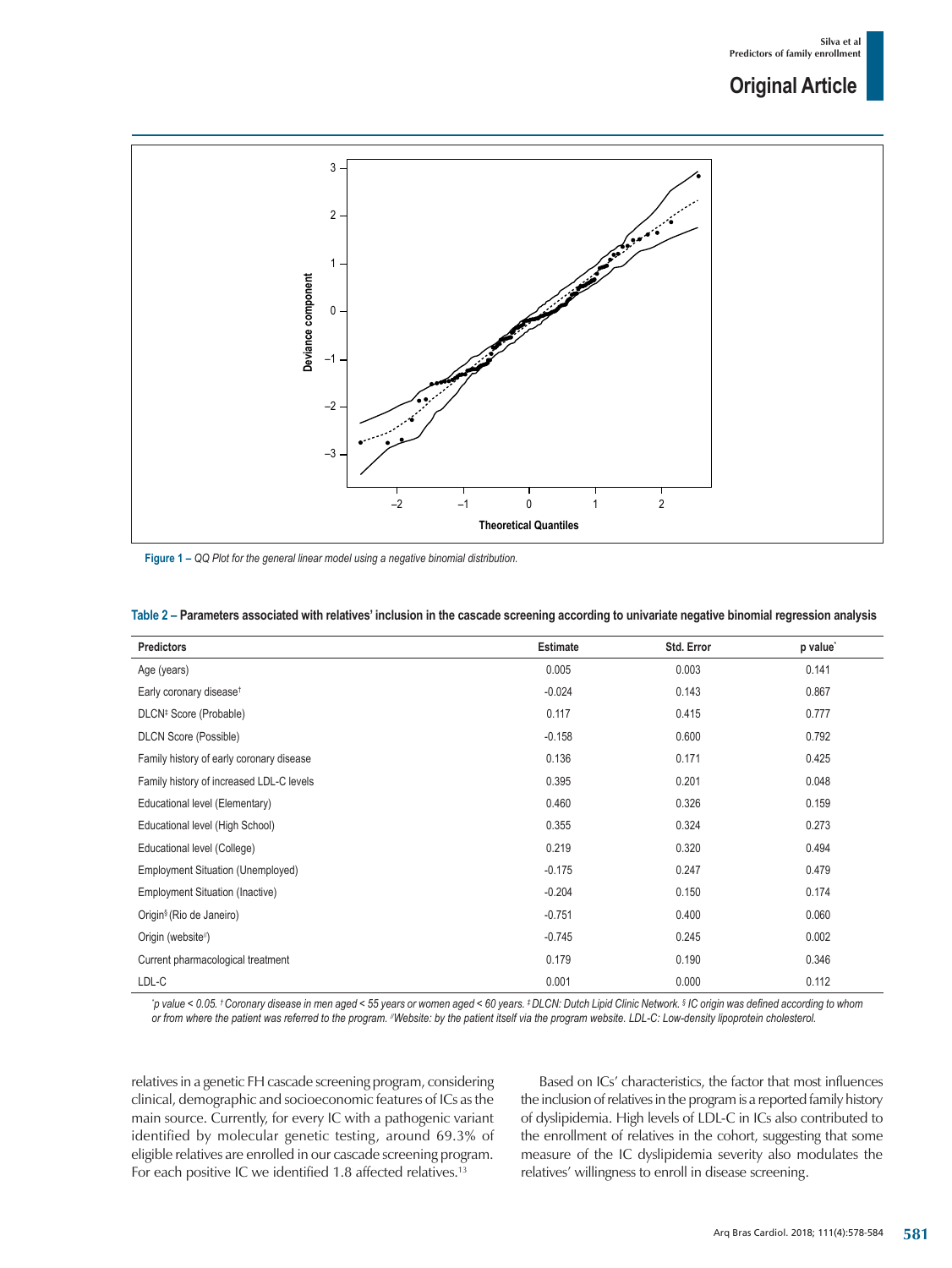## **Original Article**

|  |  |  |  | Table 3 – Parameters associated with relatives' inclusion in the cascade screening according to multiple negative binomial regression analysis |  |
|--|--|--|--|------------------------------------------------------------------------------------------------------------------------------------------------|--|
|  |  |  |  |                                                                                                                                                |  |

| <b>Predictors</b>                        | <b>Estimate</b> | Std. Error | p value <sup>-</sup> |
|------------------------------------------|-----------------|------------|----------------------|
| Origin (website) <sup>†</sup>            | $-0.846$        | 0.339      | 0.012                |
| Family history of increased LDL-C levels | 0.565           | 0.210      | 0.007                |
| LDL-C                                    | 0.002           | 0.000      | 0.004                |

\* p value < 0.05. <sup>†</sup> IC origin was defined according to whom or from where the patient was referred to the program. Website: by the patient itself via the program website. *LDL-C: Low-density lipoprotein cholesterol.*

Once enrolled in the program, ICs are provided with systematic recommendations about the importance of family screening, mainly due to the possible identification of at-risk individuals, which makes genetic testing of great importance. Genetic testing not only confirms the ICs' clinical diagnosis, but also elucidates the family history of dyslipidemia and the existence of at-risk relatives.15

Relatives frequently underestimate the disease risks and are not aware of their condition, increasing the chance of early atherosclerotic cardiovascular event onset.<sup>16-18</sup> Sometimes, even though embodied with knowledge of the importance of genetic testing, they remain reluctant to participate due to the lack of motivation.19

The cascade effectiveness depends on the ICs' agreement to recruit relatives through the program and on the actual enrollment of these relatives, so that the ideal scenario is the enrolment of all eligible individuals.<sup>20,21</sup> To find the best strategy for familial enrollment in a cascade screening program is relevant and impacts the overall cascade's cost-effectiveness. The Dutch FH cohort reported the obstacles in recruiting relatives after 5 years of cascade screening, $22$  even with a relatively efficient rate of enrollment. Some of the most important raised points are the social and ethical questions surrounding genetic testing, but also the fact that many participants died before having the chance to enroll in the cascade. Many countries have already implemented this form of detection, revealing its feasibility9,13,14,22 which is considered the gold-standard method referred by the NICE guidelines.<sup>16</sup>

Recruiting ICs via website was a factor that decreased the chance of familial enrollment when compared to ICs referred from the Lipid Clinic of the Heart Institute, a tertiary referral center. This result is probably related to both the amount of information that ICs receive and the severity of the ICs' condition. Those recruited by specialists of tertiary health centers are more conscious about their risks as well as for their relatives. On the other hand, those recruited via website are only guided by the screening program. Therefore, the amount of information delivered by the screening program only might not be enough for the ICs to understand the importance of family enrollment, suggesting that awareness should be emphasized even after several visits.

Unexpectedly, we did not observe a significant effect of the educational level on family enrollment prediction. This observation deserves further study, since it may suggest new ways for educational and awareness programs to be developed.

One limitation of our study is that it is based on a geneticscreening cascade and that the identified predictors may not apply to biochemical-based cascades, since the genetic cascade is only performed for those individuals with a pathogenic variant of FH.

## **Conclusions**

Early diagnosis through cascade screening is important for the prevention of risk factors, because over time individuals would be diagnosed early in their lives or even in childhood, thus allowing adequate treatment and prevention of additional risks. With cascade screening, the relatives are diagnosed at a younger age, which is the main factor that characterizes the effectiveness of this diagnostic method. We conclude that after four years of screening, family history of dyslipidemia, as well as high LDL-C levels are the factors that most influenced the inclusion of relatives in the genetic cascade. A professional approach certainly plays an important role in family adherence and our results laid the foundations for the planning of specific intervention trials designed to test new approaches for increasing family enrollment.

The funding of Sociedade Hospital Samaritano and Ministério da Saúde (PROADI-SUS; SIPAR: 25000.180.672/2011-81) and FAPESP (grant n. 2013/17368-0) are gratefully acknowledged.

## Acknowledgments

The authors would like to thank all the patients who participated in the cohort and the entire professional staff of Laboratory of Genetics and Molecular Cardiology of the Heart Institute (InCor)/University of São Paulo Medical School Hospital.

## Author contributions

Conception and design of the research: Souza Silva PR, Gómez LMG, Krieger JE, Santos RD, Pereira AC; acquisition of data and obtaining financing: Souza Silva PR, Jannes CE, Krieger JE, Santos RD, Pereira AC; analysis and interpretation of the data: Souza Silva PR, Oliveira TGM, Gómez LMG, SantosRD, Pereira AC; statistical analysis: Souza Silva PR, Gómez LMG, Pereira AC; writing of the manuscript: Souza Silva PR, Jannes CE, Oliveira TGM, Santos RD, Pereira AC; critical revision of the manuscript for intellectual contente: Souza Silva PR, Jannes CE, Oliveira TGM, Krieger JE, Pereira AC.

## **Potential Conflict of Interest**

No potential conflict of interest relevant to this article was reported.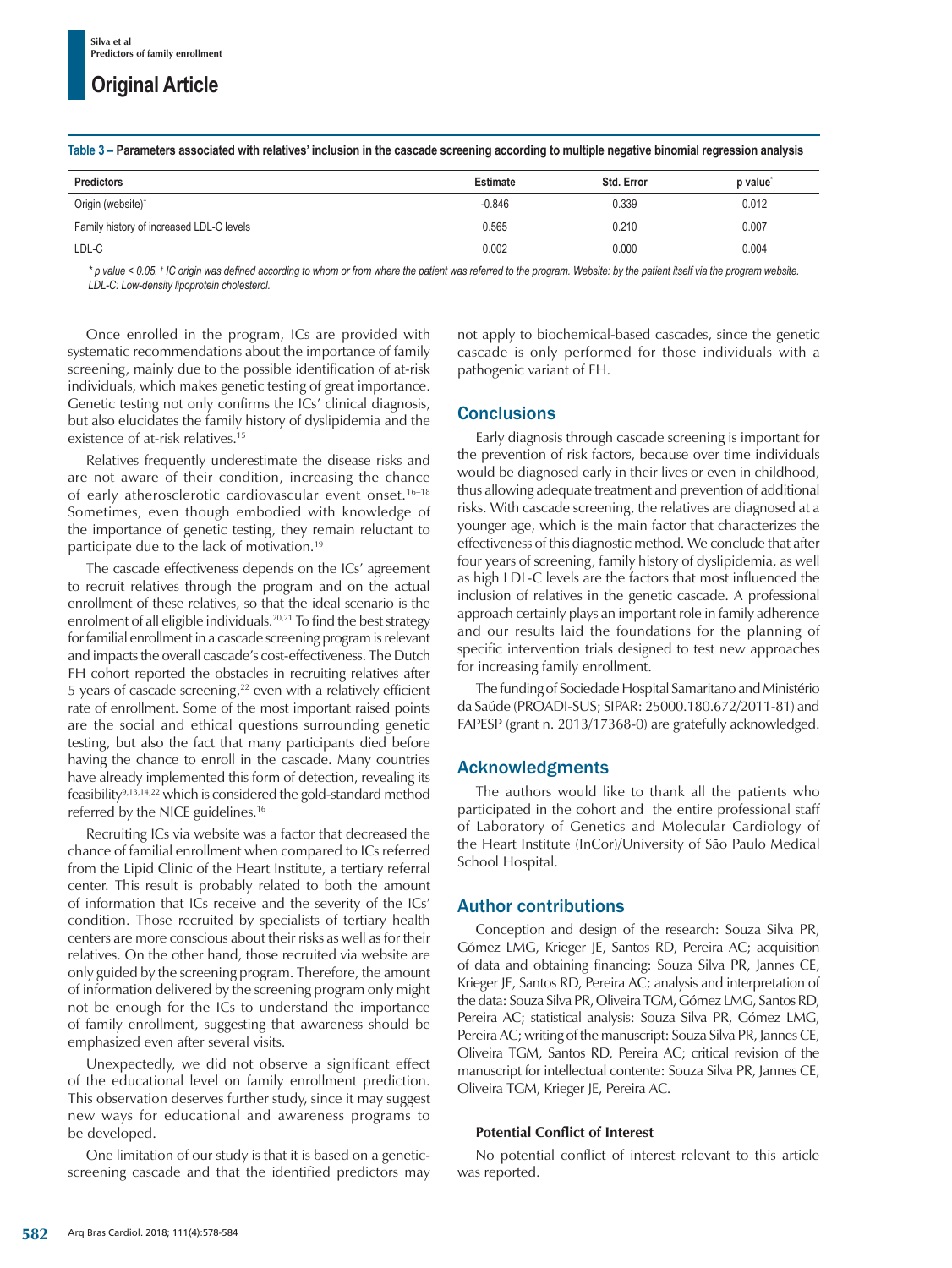### **Sources of Funding**

This study was funded by Hospital Samaritano and Ministério da Saúde (PROADI-SUS, SIPAR 25000.180.672/2011-81).

#### **Study Association**

This study is not associated with any thesis or dissertation work.

### **References**

- 1. Santos RD, Gidding SS, Hegele RA, Cuchel MA, Barter PJ, Watts GF, et al. Defining severe familial hypercholesterolaemia and the implications for clinical management : a consensus statement from the International Atherosclerosis Society Severe Familial Hypercholesterolemia Panel. Lancet Diabetes Endocrinol. 2016;4(10):850-61.
- 2. Silva P, Jannes CE, Marsiglia JDC, Krieger JE, Santos RD, Pereira AC. Predictors of cardiovascular events after one year of molecular screening for Familial hypercholesterolemia. Atherosclerosis. 2016 Jul;250:144–50.
- 3. Nordestgaard BG, Chapman MJ, Humphries SE, Ginsberg HN, Masana L, Descamps OS, et al. Familial hypercholesterolaemia is underdiagnosed and undertreated in the general population: Guidance for clinicians to prevent coronary heart disease. Eur Heart J. 2013;34(45):3478–90a.
- 4. Pajak A, Szafraniec K, Polak M, Drygas W, Piotrowski W, Zdrojewski T, et al. Prevalence of familial hypercholesterolemia: A meta-analysis of six large, observational, population-based studies in Poland. Arch Med Sci. 2016;12(4):687–96.
- 5. Benn M, Watts GF, Tybjaerg-Hansen A, Nordestgaard BG. Familial hypercholesterolemia in the danish general population: prevalence, coronary artery disease, and cholesterol-lowering medication. J Clin Endocrinol Metab. 2012;97(11):3956–64.
- 6. Santos RD, Gagliardi AC, Xavier HT, Casella Filho A, Araujo DB, Cesena FY, et al. [First Brazilian Guidelines for Familial Hypercholesterolemia]. Arq Bras Cardiol. 2012;99(2 Suppl 2):1–28.
- 7. Brautbar A, Leary E, Rasmussen K, Wilson DP, Steiner RD, Virani S. Genetics of familial hypercholesterolemia. Curr Atheroscler Rep. 2015;17(4):491.
- 8. Khera A V, Won HH, Peloso GM, Lawson KS, Bartz TM, Deng X, et al. Diagnostic yield and clinical utility of sequencing familial hypercholesterolemia genes in patients with severe hypercholesterolemia. J Am Coll Cardiol. 2016;67(22):2578–89.
- 9. Santos RD, Bourbon M, Alonso R, Cuevas A, Vásquez-Cárdenas A, Pereira AC, et al. Clinical and molecular aspects of familial hypercholesterolemia in Ibero-American countries. J Clin Lipidol. 2016;11(1):160–6.
- 10. Henderson R, O'Kane M, McGilligan V, Watterson S. The genetics and screening of familial hypercholesterolaemia. J Biomed Sci. 2016 Apr 16;23:39.
- 11. Kerr M, Pears R, Miedzybrodzka Z, Haralambos K, Cather M, Watson M, et al. Cost effectiveness of cascade testing for familial hypercholesterolaemia,

#### **Ethics approval and consent to participate**

This study was approved by the Ethics Committee of the Instituto do Coração do Hospital das Clínicas da Faculdade de Medicina da Universidade de São Paulo under the protocol CAPPesq 3757/12/013. All the procedures in this study were in accordance with the 1975 Helsinki Declaration, updated in 2013. Informed consent was obtained from all participants included in the study.

based on data from familial hypercholesterolaemia services in the UK. Eur Heart J. 2017;38(23):1832–9.

- 12. Lázaro P, Pérez de Isla L, Watts GF, Alonso R, Norman R, Muñiz O, et al. Cost-effectiveness of a cascade screening program for the early detection of familial hypercholesterolemia. J Clin Lipidol. 2017;11(1):260–71.
- 13. Jannes CE, Santos RD, de Souza Silva PR, Turolla L, Gagliardi ACM, Marsiglia JDC, et al. Familial hypercholesterolemia in Brazil: Cascade screening program, clinical and genetic aspects. Atherosclerosis. 2015;238(1):101–7.
- 14. Bell DA, Pang J, Burrows S, Bates TR, van Bockxmeer FM, Hooper AJ, et al. Effectiveness of genetic cascade screening for familial hypercholesterolaemia using a centrally co-ordinated clinical service: an Australian experience. Atherosclerosis. 2015;239(1):93–100.
- 15. Hallowell N, Jenkins N, Douglas M, Walker S, Finnie R, Porteous M, et al. Patients' experiences and views of cascade screening for familial hypercholesterolemia (FH): A qualitative study. J Community Genet. 2011;2(4):249–57.
- 16. National Institute for Health and Clinical Excellence (NICE). Familial Hypercholesterolaemia – Costing Report: Implementing NICE guidance. London;2009. p.1-42.
- 17. Finnie RM. Cascade screening for familial hypercholesterolaemia in Scotland. Br J Diabetes Vasc Dis. 2010;10(3):123-5.
- 18. Neal WA, Knowles J, Wilemon K. Underutilization of cascade screening for familial hypercholesterolemia. Clin Lipidol. 2014;9(3):291–3.
- 19. Hardcastle SJ, Legge E, Laundy CS, Egan SJ, French R, Watts GF, et al. Patients' perceptions and experiences of familial hypercholesterolemia, cascade genetic screening and treatment. Int J Behav Med. 2015;22(1):92-100.
- 20. Watts GF, Sullivan DR, Poplawski N, van Bockxmeer F, Hamilton-Craig I, Clifton PM, et al. Familial hypercholesterolaemia: A model of care for Australasia. Atheroscler Suppl. 2011;12(2):221–63.
- 21. Newson AJ, Humphries SE. Cascade testing in familial hypercholesterolaemia: how should family members be contacted? Eur J Hum Genet. 2005;13(4):401–8.
- 22. Umans-Eckenhausen MAW, Defesche JC, Sijbrands EJG, Scheerder RLJM, Kastelein JJP. Review of first 5 years of screening for familial hypercholesterolaemia in the Netherlands. Lancet. 2001;357(9251):165–8.